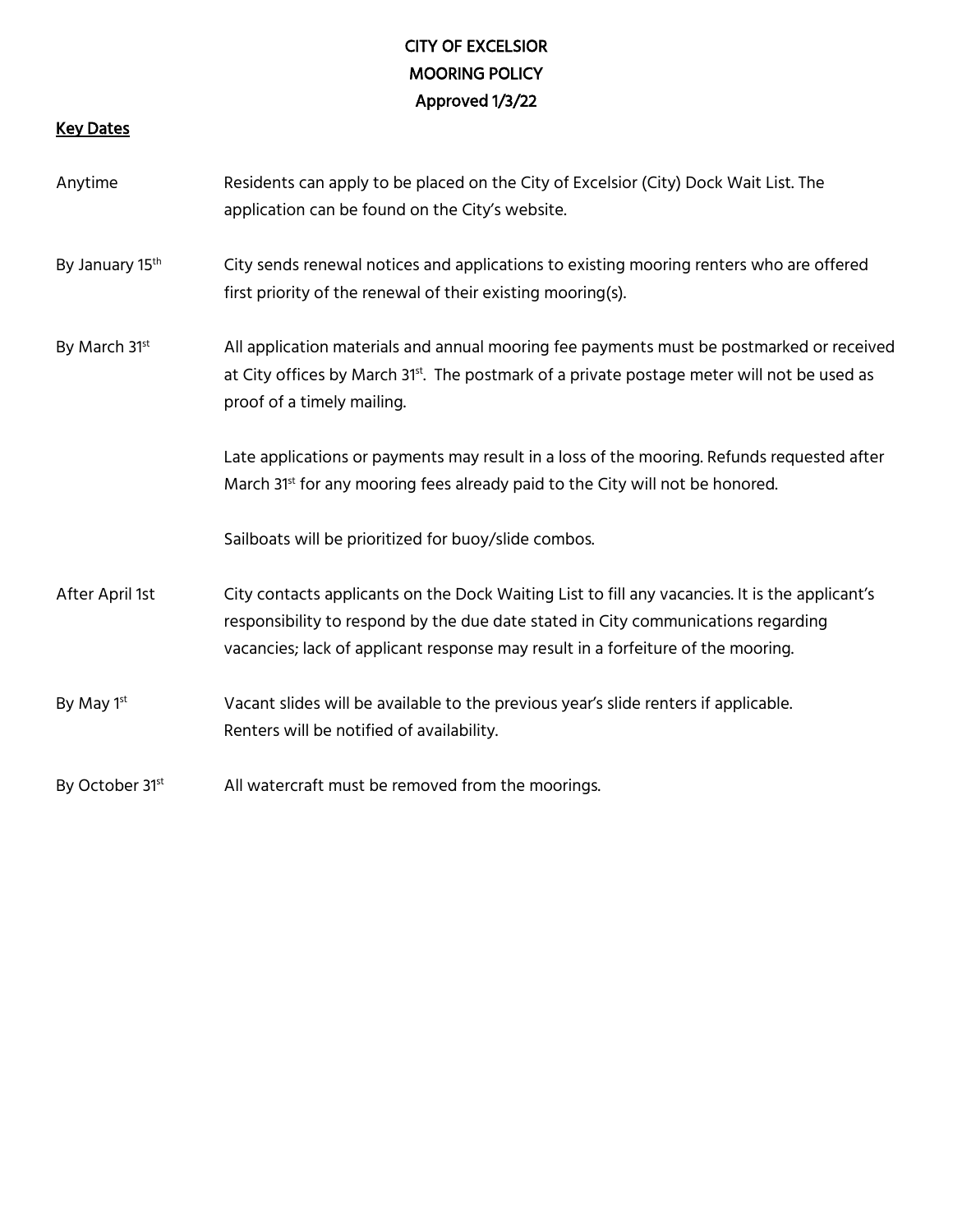Mooring Policy

Page 2

## Mooring Standards

| <b>Type of Mooring</b> | Maximum Length*     | <b>Maximum</b> | <b>Maximum</b>   | <b>Other Restrictions</b>                                   |
|------------------------|---------------------|----------------|------------------|-------------------------------------------------------------|
|                        |                     | <b>Width</b>   | Motor            |                                                             |
| Dock Slip              |                     |                |                  | Sailboats, canoes, kayaks,                                  |
|                        | 24 ft               | $11$ ft        | none             | paddleboards, and jet-skis are not                          |
|                        |                     |                |                  | allowed at the dock slips.                                  |
| Buoy/Slide             | At the slides:      |                |                  |                                                             |
| Combination at The     | 14 ft-boat          | 48 in          | 10 <sub>hp</sub> | Only sailboats and catamarans are<br>allowed at the buoys   |
| Commons                | 17 ft-canoe         |                |                  |                                                             |
|                        | 26 ft and sailboats |                |                  |                                                             |
| <b>Buoy</b>            | shall weigh no      | n/a-weight     | n/a-weight       | Only sailboats and catamarans are                           |
|                        | more than 3 1/2     | restricted     | restricted       | allowed at the buoys                                        |
|                        | tons                |                |                  |                                                             |
| Slides                 | 14 ft-boat          |                |                  | Only small boats and canoes are                             |
|                        |                     | 60 in          | $25$ hp          | allowed at the slides. Winches are                          |
|                        | 17 ft-canoe         |                |                  | allowed after approval by the City.                         |
| Canoe/Kayak/           |                     |                | No motor         |                                                             |
| Paddleboard Rack       |                     |                | allowed          | Two kayaks/paddleboards may be<br>allowed on the same rack. |
| (Dry Rack)             |                     |                |                  |                                                             |

\* The maximum length is rounded up to the nearest foot and based on the Minnesota Department of Natural Resources (DNR) registration.

Dock Assignment - Moorings are offered to residents in the order listed below.

- 1. Residents of Excelsior that are renewing their preceding dock assignment.
- 2. Residents of Excelsior that are renewing their preceding dock assignment and are on the Reassignment List.
- 3. Residents of Excelsior that do not have a mooring on their property in order of application as listed on the Dock Waiting List.

\* Proof of residency is required. The address listing on the watercraft registration(s) must match the address on a driver's license or some other proof(s) of identification. Applicants of dock slips shall be required to sign an affidavit of residency attesting to current residency and acknowledging that subsequent discovery of nonresidency shall be grounds for revocation of the mooring when there are residents on the waiting list for that type of mooring.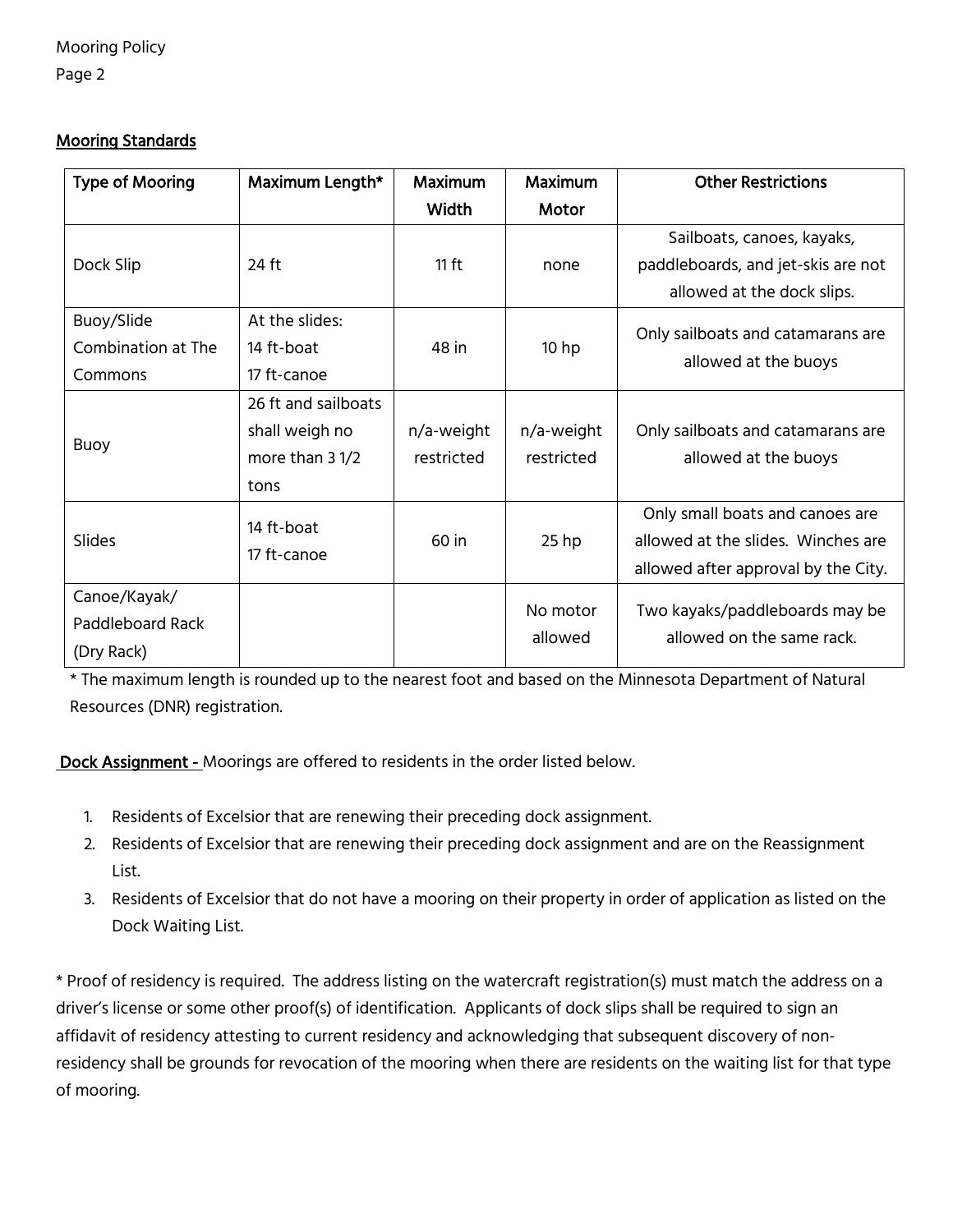## Mooring Assignment

- 1. The City shall assign all moorings, which may be subject to change each year. All declared watercraft are to be located according to the specific mooring as assigned by the City.
- 2. New renters may declare their mooring vacant for the first season at the cost of the maximum license fee but must declare a watercraft prior to ice out the following season.
- 3. Moorings may only be transferred under the following limited circumstances:
	- a. Upon the death of a mooring renter The mooring will automatically be transferred to renter's surviving spouse or partner, if they continue to meet the rental requirements and wish to continue renting the mooring.
	- b. Upon divorce or separation of a mooring renter The City will authorize retention or transfer of the dock to one party, if they continue to meet the rental requirements. If the parties cannot agree on which individual will retain the mooring, control and usage of such will immediately revert to the City.
- 4. Moorings cannot be temporarily or permanently loaned, subleased, rented or sold.

#### Reassignment Requests

- 1. If existing mooring renters would like to change moorings, the renter must notify the City in writing.
- 2. When a mooring becomes available, the City will notify interested renters based on the seniority of the receipt date of their written reassignment request. The overall list of interested renters is known as the Reassignment Request List.
- 3. The renter with the most senior reassignment request may change moorings at that time or choose to wait for an alternate mooring.
- 4. If the renter with the most senior change request chooses to wait, the renter will not lose their seniority on the Reassignment Request List, and the renter with the second-most seniority will be notified of the latest mooring availability.
- 5. Once the renter accepts a mooring reassignment, the renter's name will be removed from the Reassignment Request List. If the renter would like to change moorings again, the renter must begin the process over again.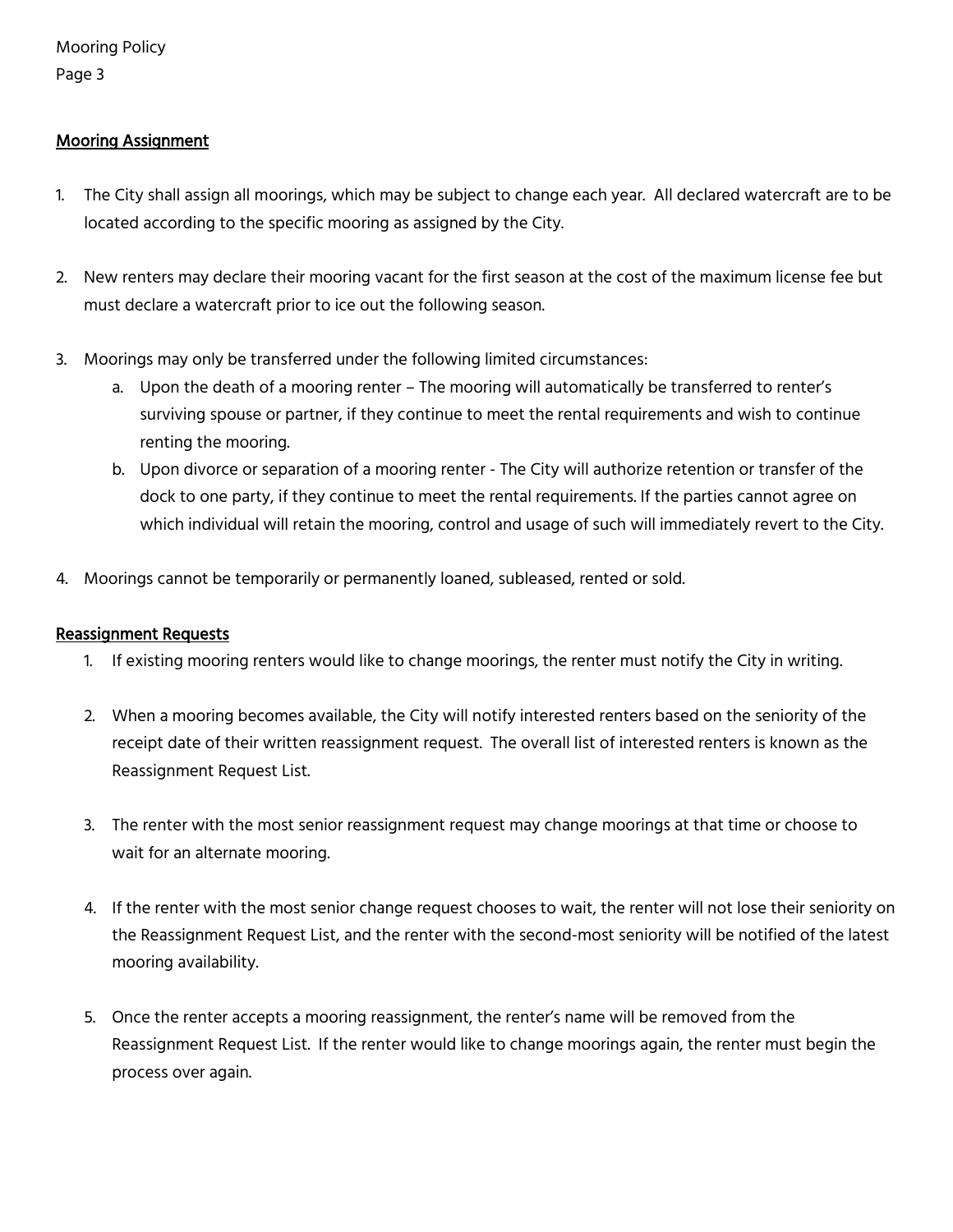#### Mooring Quantity

Only one dock, buoy, slide, buoy/slide combination or canoe/kayak/paddleboard rack slip may be rented per household/residential address if a waiting list for that type of dock exists. Existing renters will not forfeit their existing moorings.

#### Declared Watercraft

Mooring of a declared watercraft that does not meet the requirements of this policy must be removed immediately or an individual's license may be revoked.

Undeclared moored watercraft not in a mooring renter's name will be deemed illegal and will be impounded by the City. Damage to watercraft during impound/storage will not be the City's responsibility. All associated costs of impound/storage will be the responsibility of the watercraft owner and watercraft must be claimed within 30 days of removal. Unclaimed watercraft after 30 days of removal will be deemed abandoned to the City.

#### Length of Season

Moorings will be available **one** week after the official ice out date as determined by the Freshwater Society.

All watercraft on moorings must be removed from their mooring by October 31st or on a specific date determined at the discretion of the City in the event of an emergency or natural disaster. A late charge of \$60.00 per day will be assessed for any watercraft that is in violation of the October removal date. Any items the City must remove will be deemed abandoned and disposed. The cost of removal by the City and any associated storage or disposal costs will be the responsibility of the renter. If the renter experiences extenuating circumstances, they must work with the City to avoid penalties.

#### Restriction of Hours

All dock activity is restricted to the following hours:

| Weekdays                   | 5:00 am to 11:00 pm |
|----------------------------|---------------------|
| Weekends & public holidays | 5:00 am to 1:00 am  |

#### Responsibility of Renter

The City assumes no risk or liability for damage or loss of renter's property. All mooring renters shall be responsible for themselves and their guests in observing all applicable laws including those intended to preserve peace, quiet and good order.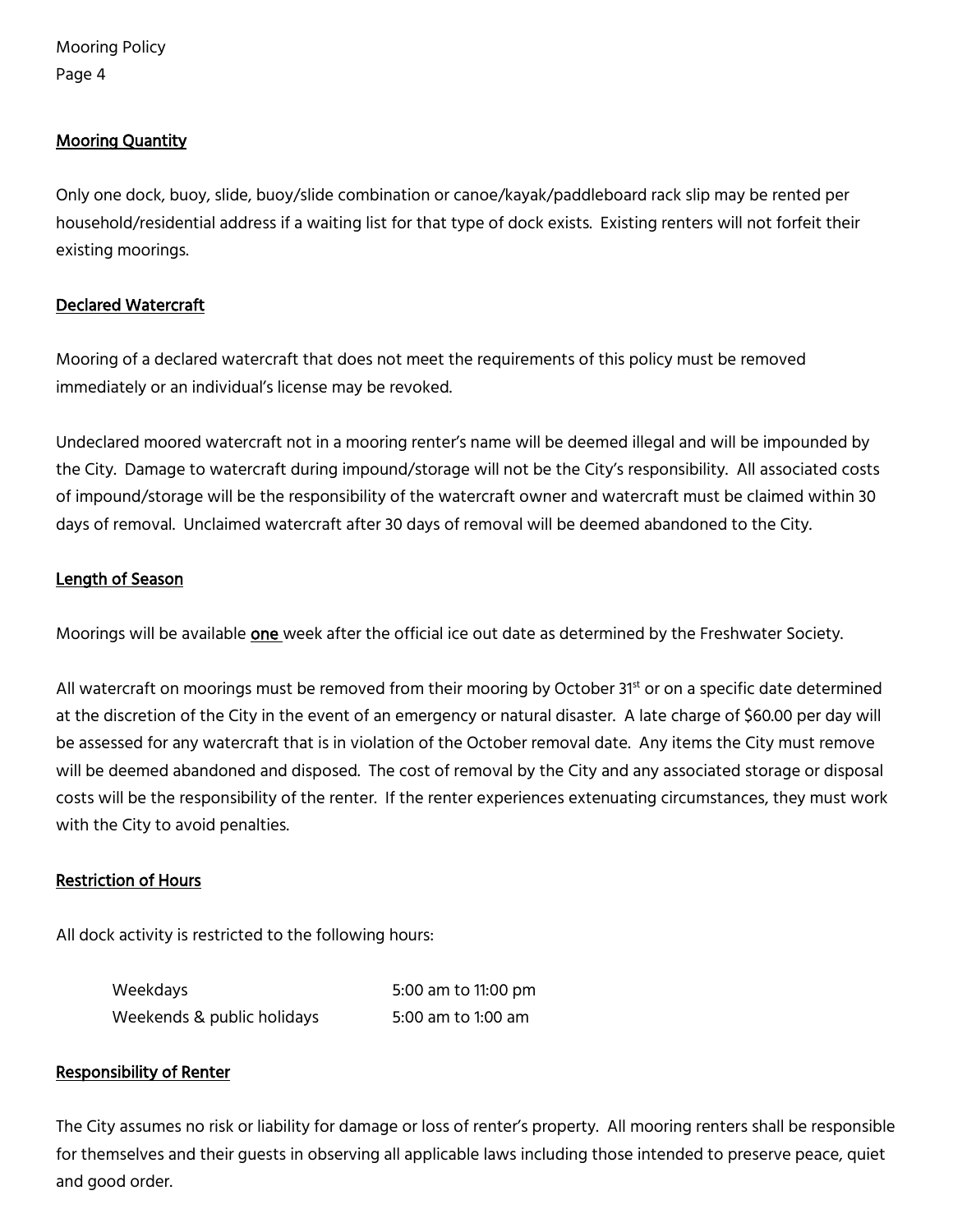Any problems with any mooring, dock, slip, gate, pier, pylon, light fixture, padlock or walkway, including damage or safety defects, shall be reported to the City immediately.

Security gate and padlock must be secured both upon entering and exiting any Pier.

No use of glass, glass bottles or glass containers on or around the moorings. All glass must be transported in closed containers to and from the moorings.

All trash and waste materials must be properly disposed of in a waste receptacle.

Damage to moorings will be the responsibility of the renter. The City will inspect the moorings prior to the beginning and at the end of the season. If damages have occurred from improper use of docks or securing of boats, renter will be assessed the cost of repairs. If payment has not been made to the City prior to the next mooring season, renter will forfeit their mooring.

#### Limitations on Use

Watercraft or moorings cannot be used or rented for commercial purposes or personal gain.

Moorings shall not be used for swimming, diving or fishing; it is intended solely for access to the renter's declared watercraft. Fishing from a renter's personal watercraft is allowed; but caution must be exercised when doing so.

No person shall build, alter, or erect any wharf, boathouse, or other structure on or over the dock, mooring or slide. Anchor posts may be installed in the water only by permission of the City. No tires shall be hung or attached on dock posts, poles or hardware.

Commercial type bumpers (fenders) and/or dock edging/guards may be installed on the docks and/or pylons without altering the structural integrity of the overall dock and without disturbing adjacent watercraft. No dock edging/guards are allowed with LED or other lighting included as a part of the edging.

Storage or attachment of personal items is prohibited on the moorings.

No fire pits or fire emanating devices are to be used within the confines of the Pier or on a watercraft while it's moored.

No generators may be used on or around the Pier.

No unattended electric lines or extension cords may be used on or around the Pier.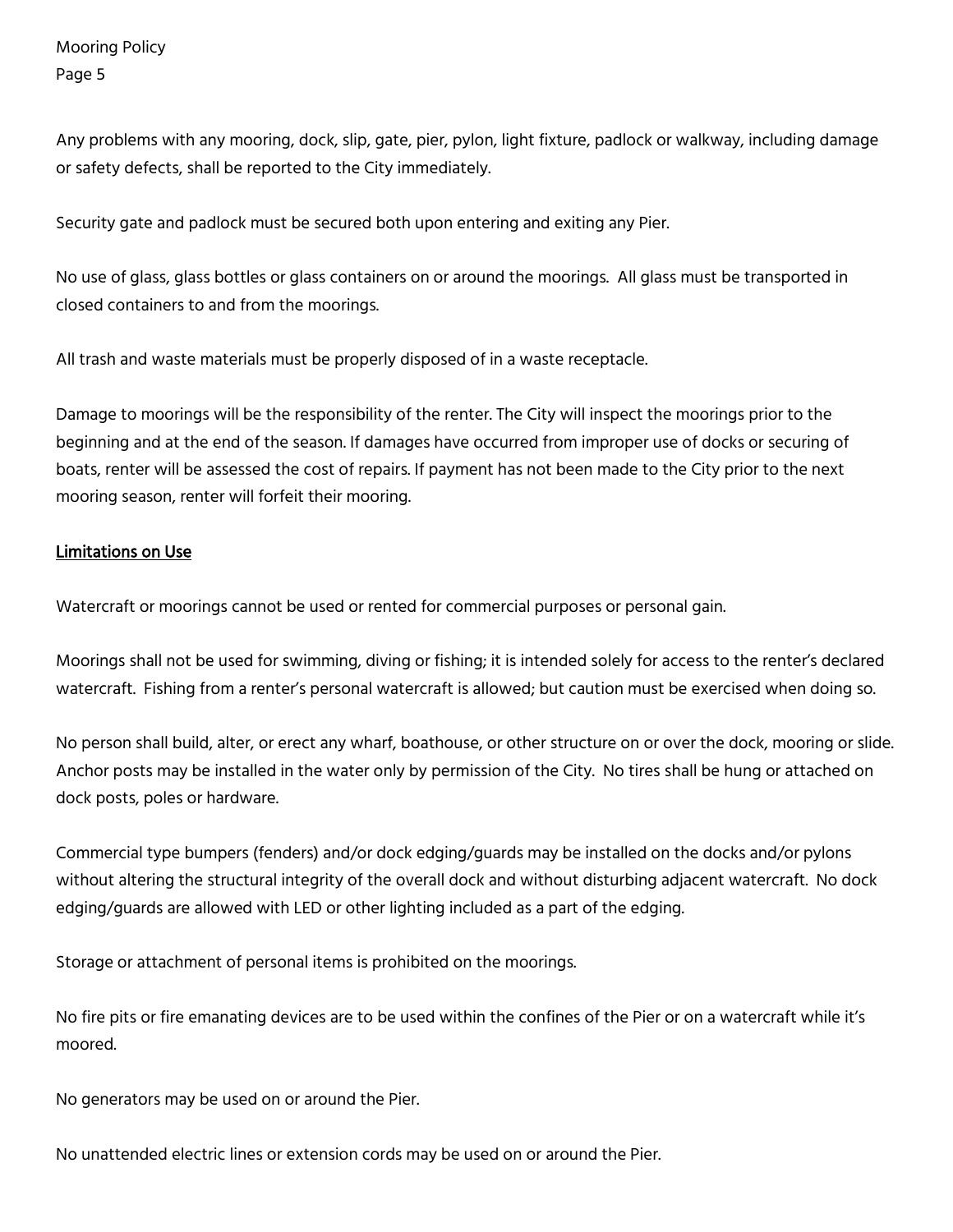## Boat Lifts

- 1. Renters have the option to purchase and install a hydraulic boat lift or air dock boat lift. No other boat lifts are allowed.
- 2. Renters should note on their mooring application when submitted if they plan to purchase and install a boat lift.
- 3. Renters are responsible for all costs associated with their boat lift: purchasing, installing, maintaining, any damage to docks or other watercraft, and removal.
- 4. Boat lifts must be purchased and installed according to the following specifications:

a. Boat lifts shall be low profile type, similar to the Hewitt 4400 and 6100 or Shoremaster LoPro 4960/6960.

b.Boat lifts shall be solar powered with battery backup; no electricity back-up is allowed.

c. Renters must ensure that the boat lift will fit and not extend past their assigned mooring.

- 5. Air Dock Boat Lifts must be installed according to the following specifications:
	- a. Power for the air dock boat lift must be provided by the renter through the boat battery or inverter.
	- b. The power box on the air boat lift must not obstruct pier or the pier fingerlings; similar to other boat dock installation.
	- c. No use of 110V dock power is allowed for the air dock boat lift.
	- d. Boat must be adequately secured to pier when docked on the air boat lift.
- 6. Hardcover (built in) frames & canopies are not permitted at any mooring.
- 7. Boat lifts can remain at the dock during the winter beneath the ice provided renter coordinates winterization of the lift and reactivation of the lift in the spring once the ice is gone.
- 8. If the renter moves mooring locations, the boat lift must be moved and installed in the new mooring location as soon as the space is available.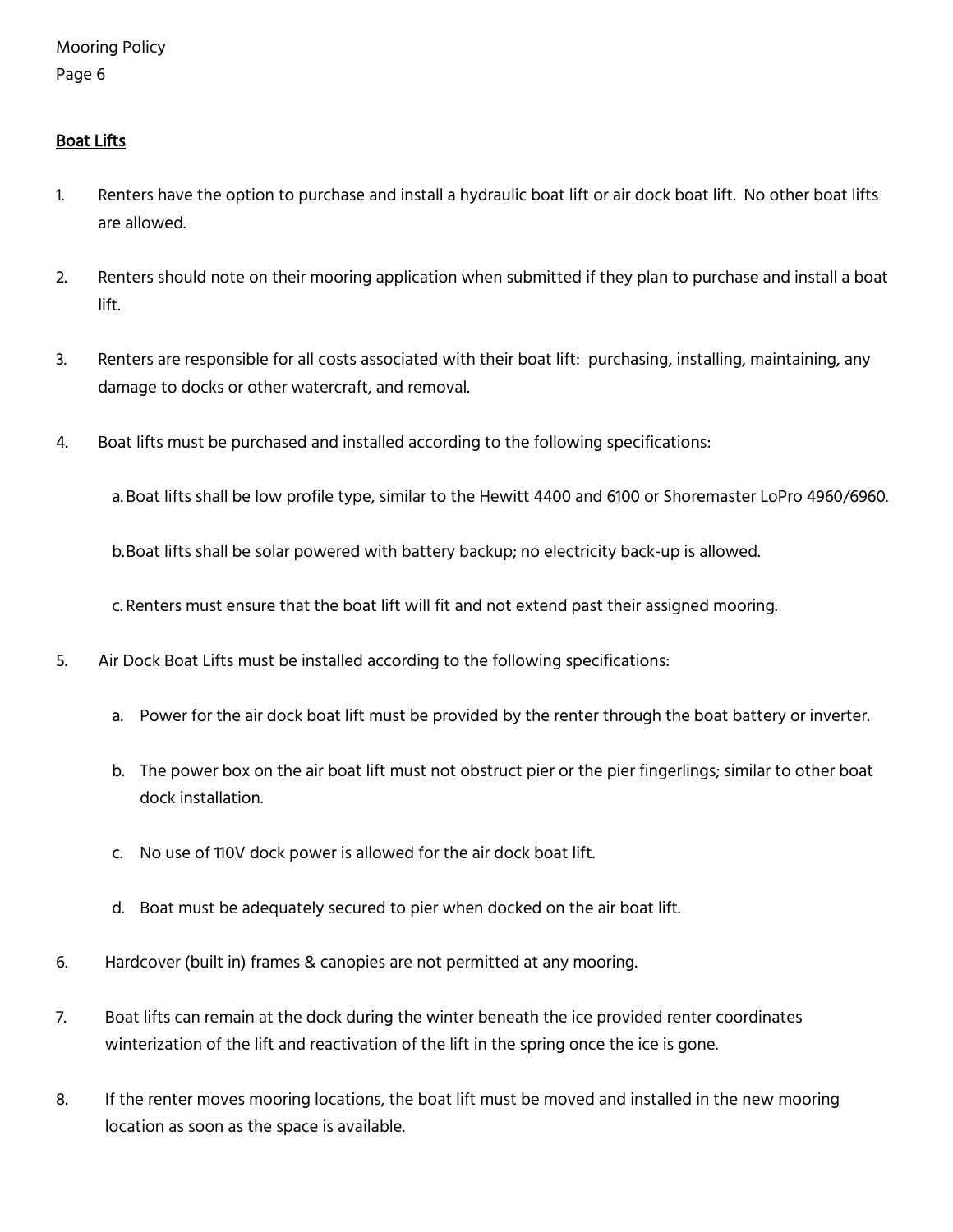9. If the renter no longer has a mooring, it is the renter's responsibility to have the boat lift and hydraulic box removed. If the renter has not removed their boat lift and hydraulic box prior to the start of the mooring season, the City will deem the items abandoned and the renter will be assessed the charge of removal and other associated costs.

#### Mooring Forfeiture

If the residency status changes and it makes the renter ineligible for the currently rented mooring, the mooring must be surrendered immediately.

If a mooring renter does not report any changes in residency status to the City within ten days of that change or if the mooring is vacant for 30 days without prior notification, renewal of the mooring is not guaranteed the following year.

#### Policy Violations

Any renter who violates the Mooring Policy or knowingly attempts to circumvent the intent and spirit of this policy are subject to having their mooring(s) immediately forfeited with no refund and may lose future mooring privileges. Any items the City must remove will be deemed abandoned. The cost of removal by the City and any associated storage costs will be the responsibility of the renter.

The identity of anyone who reports potential policy violations to City Hall will remain confidential.

## Refunds and Prorating of Fees

City staff is authorized to refund certain mooring fees at their discretion provided that the refund does not result in a net loss of revenue to the City.

If any mooring is deemed temporarily unusable by City staff due to low water or other extraordinary circumstances, City staff is authorized to prorate and refund applicable mooring fees.

#### **Definitions**

Applicant – Any individual who completes an application form to rent a mooring from the City. An applicant can be an existing site renter or applying for the first time. The owner of an apartment building, rental home or multiple dwelling shall not apply for dock licenses for their renters or lessees. The renter or lessee must make application individually.

Boating Season – The months of May through October.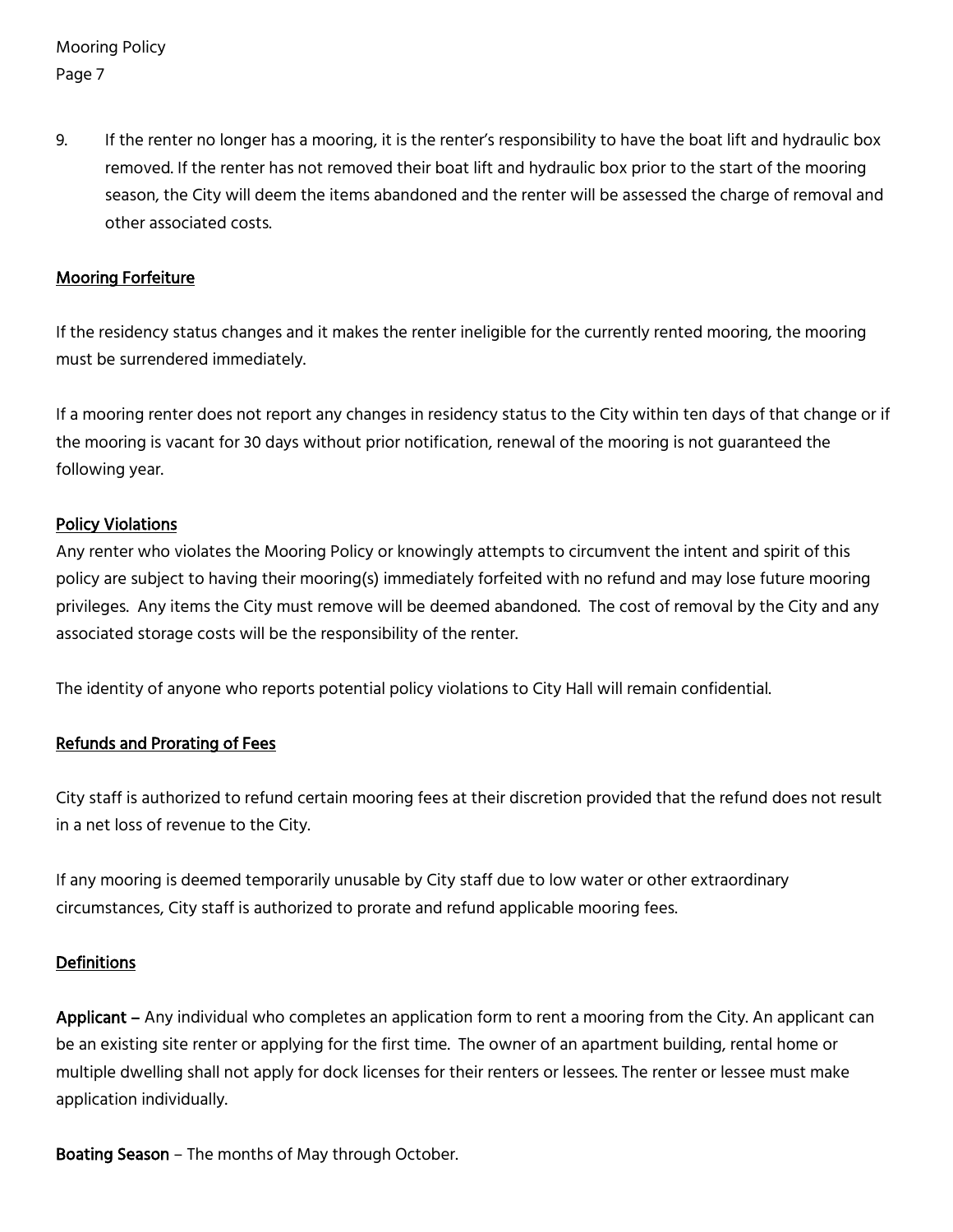Buoy – The anchored floats available for rent for the mooring of sailboats and catamarans located immediately off the shoreline north of The Commons and directly outside of Pier 5.

Buoy/Slide – The mooring type which is a combination of one buoy and one slide.

City Staff – The City Manager and any City employees designated by the City Manager.

Declared Watercraft – The watercraft registered to the mooring renter and moored individually in the dock slip number as assigned by the City.

Dock Slip – Any individual mooring located on a Pier.

Dock Waiting List – The overall list of individuals that have applied, and are waiting for, a dock slip, buoy, slide, or buoy/slide combination.

Dry Rack – The canoe/kayak/paddleboard rack located near the kids swimming beach at The Commons for the purpose of rented storage of non-powered watercraft.

License – Annual permission from the City that allows an applicant to moor a watercraft to a City-owned dock slip, buoy, slide, buoy/slide or dry rack. No mooring licensed by the City may be rented, leased, or sublet to any person, partnership or corporation; doing so may result in license revocation.

Mooring – Any City-owned buoy, dock, slide, or other structure constructed or maintained in, upon or into Lake Minnetonka.

Mooring Renter – The individual granted a license by the City to moor a watercraft to a City-owned dock slip, buoy, slide, buoy/slide or dry rack.

Non-Resident – An applicant or mooring renter that doesn't meet the qualifications of 'Resident' per policy definition.

Pier – Piers 1-5 (known as The Commons and Transient Piers) and the Hidden Lane Pier.

Primary Excelsior Residence – The dwelling an individual occupies in Excelsior.

Reassignment Request List – The overall list of existing dock renters, in order of date of request for reassignment to a newly vacated dock slip.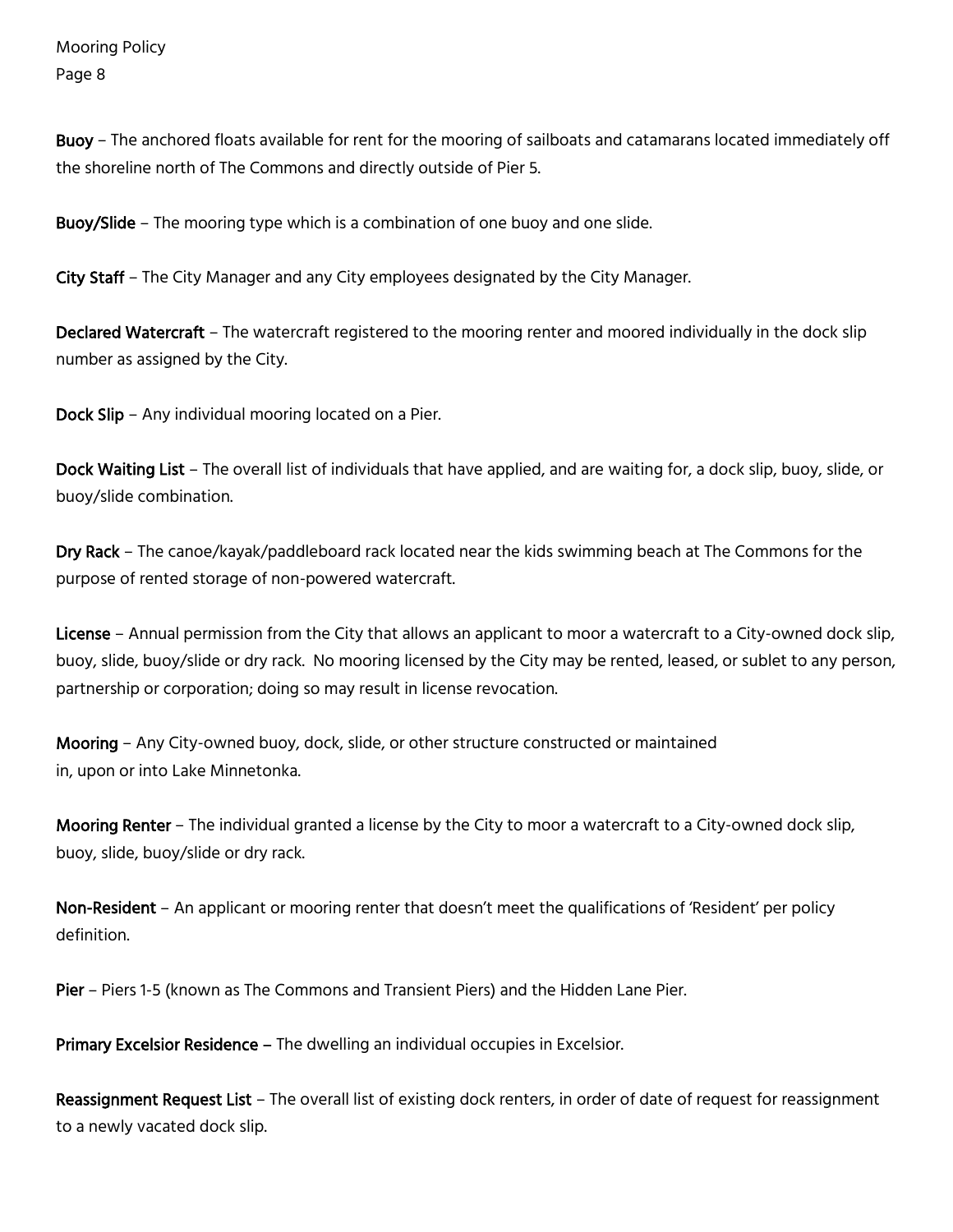Resident or Residency – An individual occupying a dwelling within the City for at least the months of May through October. For purposes of this definition, 'occupying' means regularly staying overnight in the dwelling, provided that an individual may be absent from his or her dwelling for periods of time during the boating season. The individual applying for the mooring must reside in the dwelling for at least 150 days during the boating season; in which residents are allowed to rent the dwelling for a maximum of 30 days. Evidence of rental, or advertising or other offering of a dwelling for rent along with the mooring during the boating season shall disqualify an individual from holding a license and result in revocation of a license if previously issued. If the City suspects or receives information that rental of a dwelling has surpassed 30 days, and/or a mooring has been offered with the dwelling, the City may request the rental records for the property through the signed affidavit.

Slide – Individual slides located between the Charter Boat Docks and each of the Piers 1-5. George Street and Lafayette Avenue slides are for residents to rent only.

Watercraft Registration - The registration issued by the DNR for watercraft. This registration shall be stated on the Application to declare specific watercraft use in the City and all names on the registration must reside at the address on the application. A copy of the DNR registration is required to accompany the application.

Winch – A mechanical device that is used to adjust the tension of a rope; typically consists of a spool and attached hand crank.

I have read, understand, and will abide by the above regulations and City ordinances and policies. I understand that failure to comply with such regulations, ordinances, and policies may result in the loss of mooring privileges.

\_\_\_\_\_\_\_\_\_\_\_\_\_\_\_\_\_\_\_\_\_\_\_\_\_\_\_\_\_\_\_\_\_\_\_\_\_\_\_\_\_\_\_ \_\_\_\_\_\_\_\_\_\_\_\_\_\_\_\_\_\_\_\_\_\_\_\_\_\_\_\_\_\_

Applicant Signature **Date** 

Adopted by City Council January 3, 2022

[www.ci.excelsior.mn.us/DocumentCenter/View/880](http://www.ci.excelsior.mn.us/DocumentCenter/View/880)